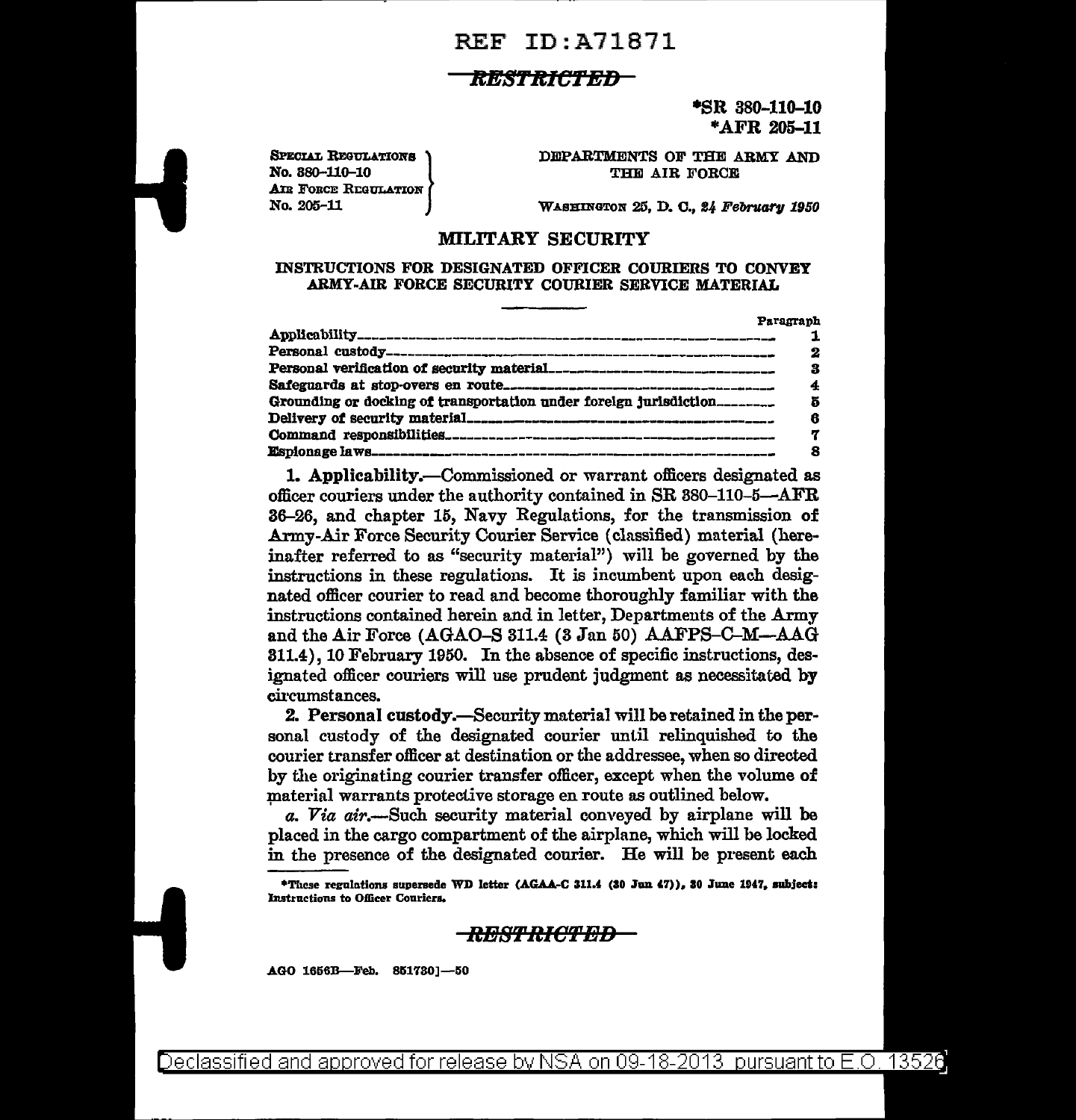# REF ID:A71871

SR 380-110-10 AFR 205-11

time this compartment is opened to insure that the security material is not off-loaded en route without his knowledge.

b. Via rail.—Such security material conveyed by train will be placed in inclosed bedroom accommodations which will be kept under the immediate protection and custody of the designated courier at all times except when suitable armed guard is available for relief purposes. (See par.  $4b(1)$ .)

*o.* Via *water.-Such* security material conveyed by-

- (1) Military Sea Transport Service transports operated by United States Government personnel will be placed in a locked stateroom or compartment, which will be kept under-
	- ( a) Personal protection and custody of the designated courier, or
	- (b) Armed guard (see par.  $4b(1)$ ) furnished by the transport commander or commanding officer of troops.
- {2) Vessels of United States registry, other than indicated above, and foreign registry will be placed in a locked stateroom or compartment, which will be kept under the personal protection and custody of the designated courier at all times, except when suitable armed guard is available for relief purposes.  $(See par. 4b(1).)$

3. Personal verification of security material.—The designated courier personally will check and verify each security courier article by APS rotary lock number or article number when loaded on or unloaded from any type conveyance or transport.

4. Safeguards at stop-overs en route. $-a$ . When stop-overs en route are necessary, security material will be placed in custody of the courier transfer officer thereat.

*b.* When no courier transfer officer is available, it will be protected in the following manner wttil travel to destination is resumed:

- {1) Placed under armed guard of the United States Government who will be instructed to permit no one to withdraw, dispatch, or otherwise have access to the matter until personally relieved by the designated courier; or
- {2) Placed temporarily in the custody of the security officer oi .Army, Navy, or Air Force commands, or United States Embassy, Legation, or Consulate.

*o.* When circumstances prevent resumption of travel with the material, the designated courier will notify the courier transfer officer at either point of origin or destination, whichever is nearest, as to the reason, and request disposition instructions.

AGO l656B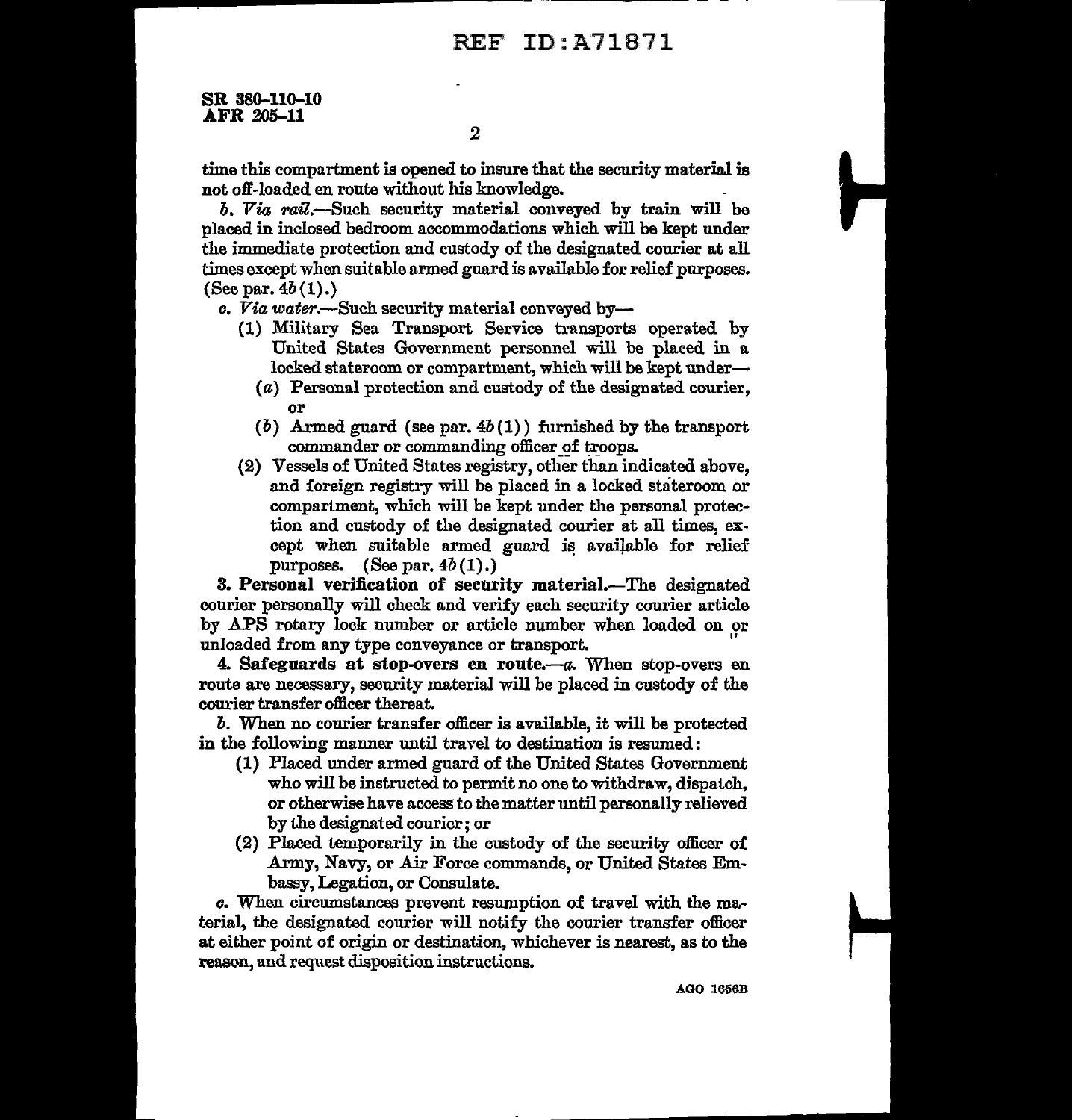# REF ID:A71871

 $\ldots$  d. Under no circumstances will custody of the material be relinquished to any person for forwarding to destination except to a courier transfer officer, unless other disposition instructions as indicated above :are received.

5. Grounding or doeking of transportation under foreign juris· diction.—a. Where seizure or probable compromise appears imminent, the designated courier will-

. (1) Destroy the pouches or their contents by burning.

- $(2)$  If not subject to burning, mutilate beyond recognition; or
- ( 3} Weight and sink such security material by the most practical method.

*b.* Detailed instructions on destruction of security material are contained in directives issued to Army-Air Force security courier officers.

6. Delivery of security material. $-a$ . Positive identity of the courier transfer officer, the addressee, or the individuals indicated in paragraph  $4b(2)$  will be established before the courier material is surrendered.

*b.* Receipt will be obtained from the courier transfer officer, the addressee, or the individuals indicated in paragraph  $4b(2)$ , and a copy retained by the designated courier for his records.

7. Command responsibilities.—In accordance with current regulations, any Army or Air Force commander upori whom request is made by the designated courier will, to the maximum extent possible-

a. Furnish proper storage and armed guards when necessary for safeguarding security material.

*b*. Provide adequate transportation for the proper transmission of security material.

8. Espionage laws.-Attention is directed to the following extract of Title 18, U. S. C., Section 793:

Whoever, lawfully or unlawfully having possession of, access to, control over, or being intrusted with any documents, writing, code book, signal book, sketch, photograph, photographic negative, blue print, plan, map, model, instrument, appliance, or note relating to the national defense, willfully communicates or transmits or attempts to communicate or transmit the same to any person not entitled to receive it, or willfully retains the same and fails to deliver it on demand to the officer or employee of the United States entitled to receive it; or

Whoever, being intrusted with or having lawful possession or control of any document, writing, code book, signal book, sketch, photograph, photographic negative, blue print, plan, map, model, note, or information, relating to the national defense, through gross negligence permits the same to be removed from its proper place of custody or delivered to anyone in violation of his trust, or to be lost, stolen, abstracted, or destroyed-

 $\blacksquare$ 

'\J